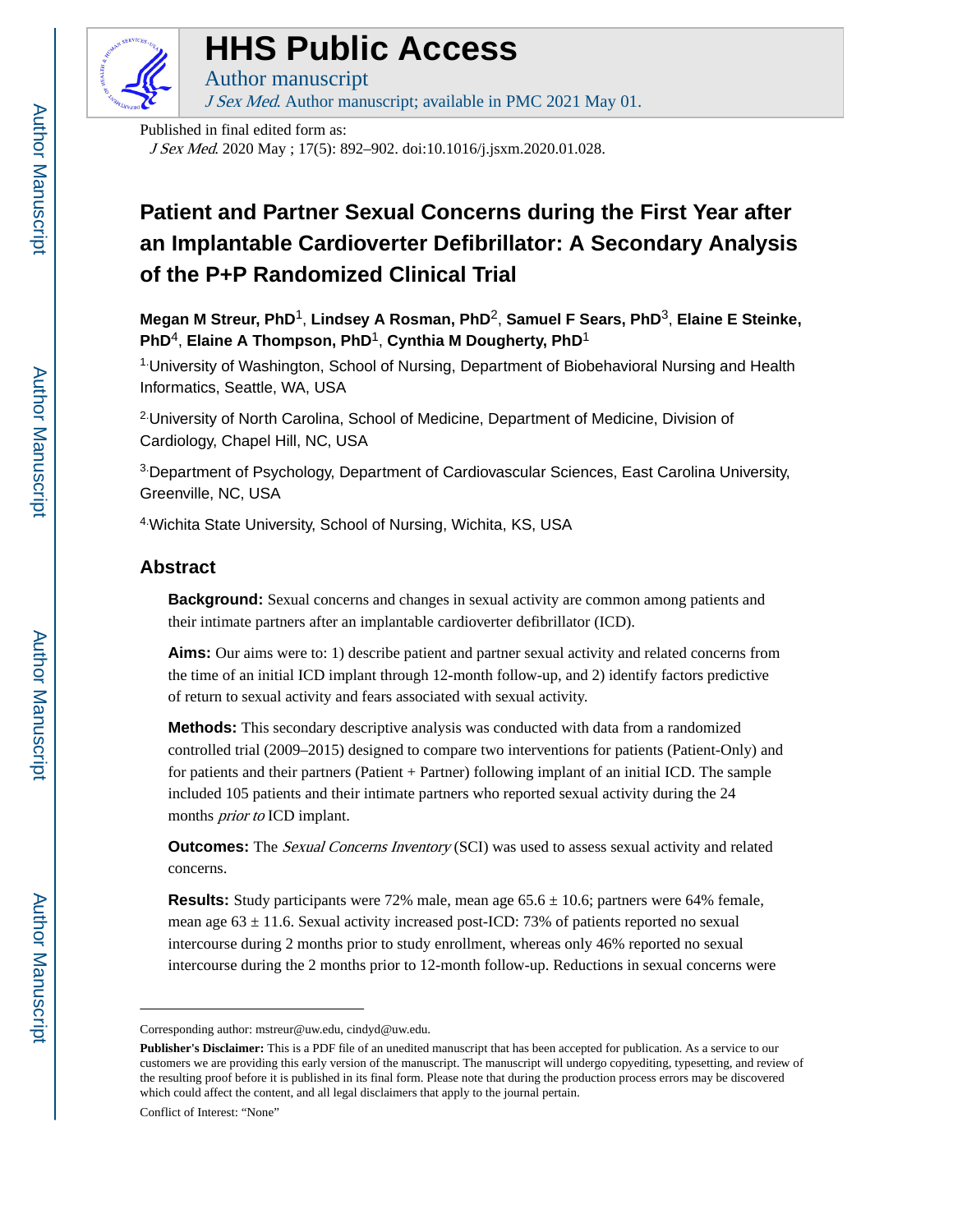evident 1 month post implant, with continued reductions through 12 months (patient  $6.48 \pm 4.03$  to 5.22  $\pm$  3.38, p = 0.004; partner 6.93  $\pm$  4.01 to 5.2  $\pm$  3.56, p < 0.001). Patient physical health predicted sexual activity 3 months post implant ( $p = 0.04$ ); general ICD concerns ( $p < 0.001$ ) predicted patient ICD-related sexual fears at 3 months. At 12 months, baseline general ICD concerns ( $p < 0.02$ ) predicted sexual fears.

**Clinical Implications:** ICD patients and partners report low levels of sexual activity at the time of initial ICD implant, with reported increases in sexual activity over the 12-month recovery period: Sexual concerns were highest immediately post ICD implant.

**Strengths & Limitations:** Notably, the major strengths of this study were the repeated measures and longitudinal study design; the main limitation of the study was the lack of a 'usual care' control group.

**Conclusion:** Sexual activity at the time of an initial ICD implant is low, and sexual concerns are most prominent for both patients and partners immediately post implant. Baseline physical health predicts subsequent sexual activity at 3 months, while general ICD-related worry predicts sexual fears at 3 and 12 months.

#### **Keywords**

implantable cardioverter defibrillator; sexual behavior; intimate partner

# **Introduction**

The mortality benefits of implantable cardioverter defibrillators (ICDs) are well established,<sup>1</sup> yet many ICD patients and their partners struggle to return to a 'new normal' post-implant. Alteration in sexual activity is a common concern for patients with an ICD.<sup>2–5</sup> In a recent survey, 70% of male ICD patients reported erectile dysfunction and over 80% reported reductions in sexual desire and problems with intercourse satisfaction.<sup>5</sup> In one survey, onethird of ICD patients and their partners experienced diminished interest in sex.<sup>3</sup> Patients and partners cite apprehension, fear, and over protectiveness as factors that influence interest in sex, often linked to concerns that sexual activity could trigger a cardiac event or ICD shock. <sup>3,6</sup> Research to date indicates that a substantial proportion of patients and their partners have misconceptions about the safety and efficacy of their ICD in relation to sexual activity. American Heart Association (AHA) guidelines indicate sexual activity is safe to resume for most patients, except for individuals with sub-optimally controlled arrhythmias or those for whom moderate physical activity precipitates ventricular arrhythmias.<sup>7,8</sup>

In the general population, nearly half of all men and women report some form of sexual problem or concern.<sup>9</sup> Erectile difficulty is the most common problem in men, affecting 37% of adult men 57–85 years of age, whereas low desire (43%) is the most common problem reported by women of the same age. $10$  The prevalence of sexual activity decreases with age<sup>9,10</sup> and declining health status.<sup>9</sup> Using a nationally representative probability sample of adults, Lindau<sup>9</sup> described 67% of men 65–74 years of age and 38.5% of men 75–85 years of age reported sexual activity with a partner in the previous 12 months, compared to 39.5% and 16.7% of similarly aged women. Compared to adults with excellent or good self-rated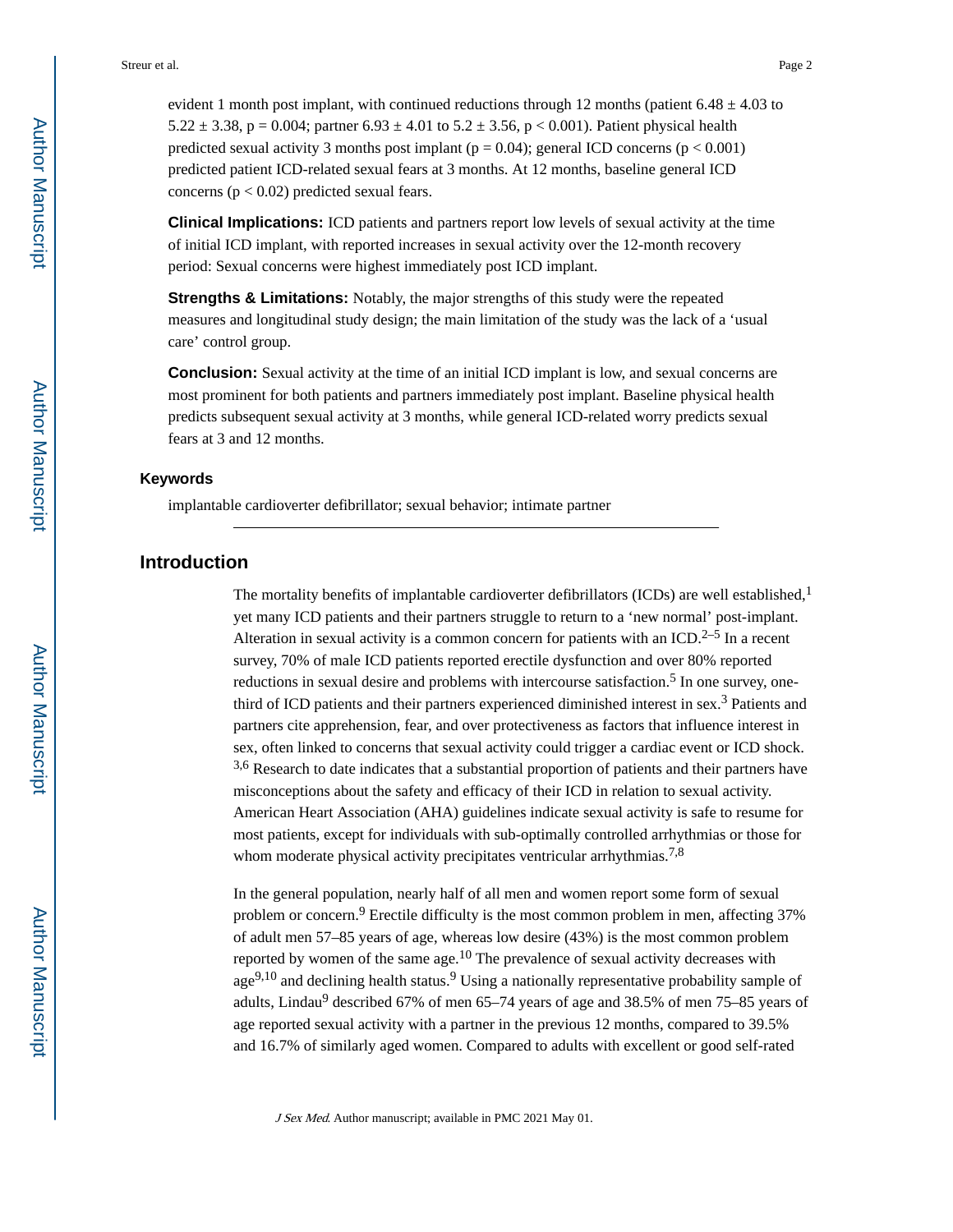health status, those with fair or poor health reported the lowest rates of sexual activity  $(47.1\%$  for men and 26.2% for women).<sup>9</sup>

While these data suggest that alterations in sexual activity are common among ICD recipients, little is known about long-term sexual outcomes or adjustment among ICD couples. Prior research on sexual activity in ICD couples has been limited by methodological issues (e.g. small samples, cross-sectional study designs), markedly curtailing understanding of sexual activity during the first-year post-ICD implant. Moreover, descriptions of changes in sexual concerns and activity over time are sparse. Since sexual problems may adversely affect long-term treatment compliance with cardiovascular medications and impair quality of life, $^{11}$  efforts to understand whether sexual problems persist and potentially worsen over time are needed to inform patient counseling and expectations about sexual recovery. The purpose of this study was to describe patient and partner sexual activity and concerns during the 12 month period following an initial ICD. Secondarily, we examined characteristics that predict return to sexual activity and sexual fears post-ICD at 3 and 12 months post-ICD implant. Thus, this study addresses a significant gap in the literature related to long-term sexual outcomes among ICD recipients, providing important insights into the sexual concerns of ICD patients and partners.

# **Materials and Methods**

#### **The Primary Study**

This is a secondary descriptive analysis of data from a prospective 2-group blocked randomized controlled trial (N=301 dyads) conducted between 2009 and 2015. The blocking variable was ICD indication, defined as primary versus secondary prevention of sudden cardiac arrest (SCA). Randomization was performed using a computer algorithm based on balancing principles outlined by Popock.12 The primary study compared outcomes between a Patient-Only (P-Only) and a Patient  $+$  Partner (P+P) intervention during the first-year following initial ICD implant. A complete description of the larger study is reported elsewhere.13 In brief, the primary study showed that the P+P intervention was superior to the P-Only intervention for the patient outcomes of self-reported physical symptoms, depression, self-efficacy, outcome expectations, and knowledge, and for the partner outcomes of caregiver burden, self-efficacy, and knowledge.14 There were no statistically significant differences in sexual concerns between patient or partner groups over time.<sup>14</sup>

Participants were enrolled within 24 hours of hospital discharge from 17 medical sites in the Pacific Northwest and Southeast U.S. Inclusion criteria were: 1) first ICD implant for primary or secondary prevention of SCA, 2) intimate partner (spouse, lover or life partner) living at the same residence, 3) proficient in English, and 4) telephone access for 1-year after ICD implant. Exclusion criteria were: 1) clinical co-morbidities that impaired cognitive and physical functioning, 2) Orientation-Memory-Concentration Test (Short BLESSED) score >  $6,^{15,16}$  3) age < 21 years, 4) Alcohol Use Disorders Identification Test (AUDIT-C) score > 4 for alcohol use,<sup>17</sup> and 5) Alcohol, Smoking and Substance Involvement Screening Test (ASSIST 2.0) score  $> 4$  for daily non-medical use of opiates or hallucinogens.<sup>18</sup>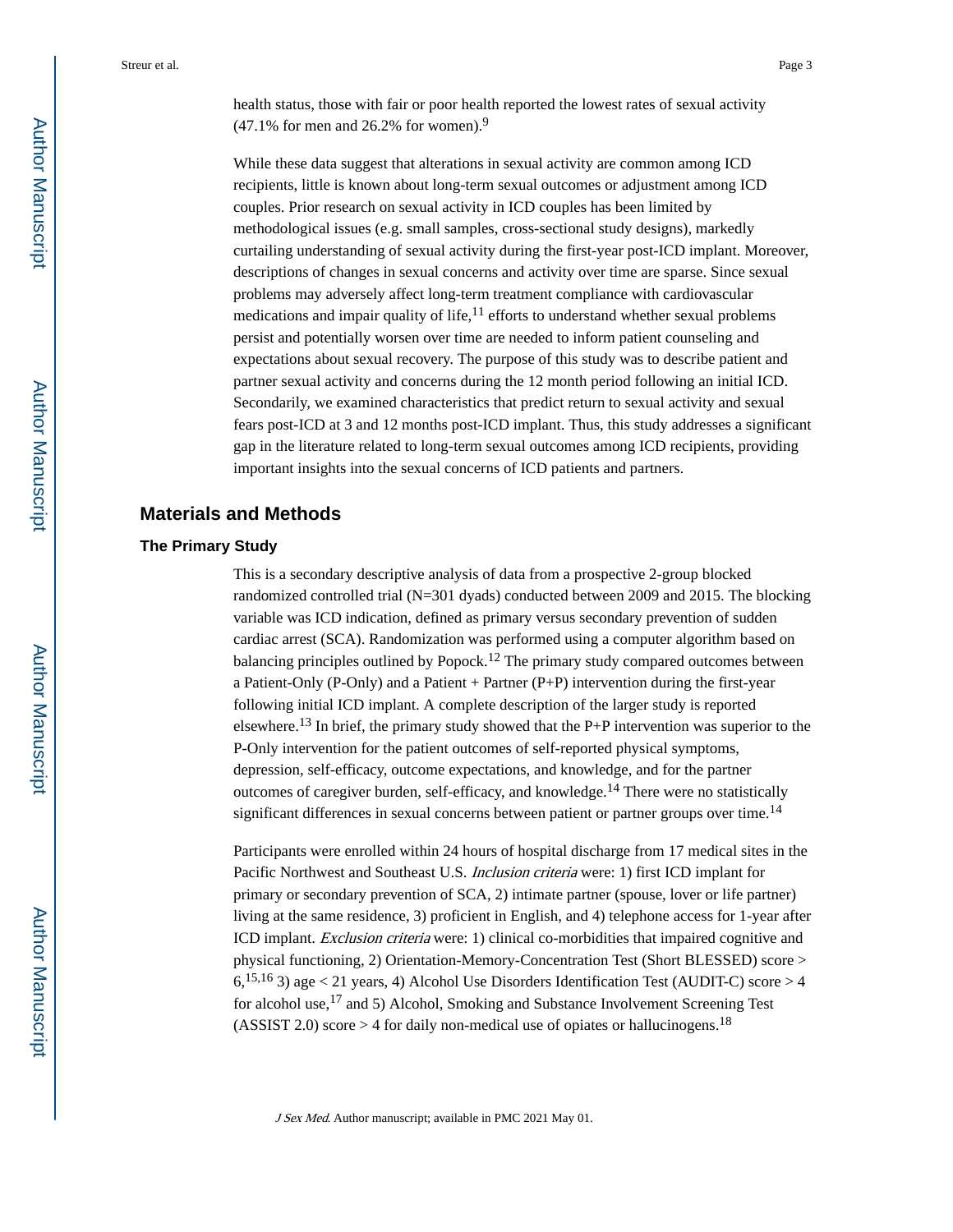**Procedure.—**The University of Washington Institutional Review Board approved the trial research procedures. Participants provided written informed consent and were given a small stipend for participation. After baseline data were collected, individuals were randomized to one of the two intervention conditions, stratified by ICD indication, age, sex and the Charlson Co-morbidity Index.19 Data were collected from patients and their partners five times: hospital discharge, 1-, 3-, 6-, and 12-months post-ICD implant. Pre-specified primary and secondary outcomes included physical functioning, psychological adjustment, healthcare utilization, and relationship impact. All participants received usual care from their healthcare providers.

**Study intervention conditions.—**Intervention elements were derived from Social Cognitive Theory<sup>20</sup> and the earlier study, "Experiences of Recovery Following Sudden" Cardiac Arrest."21,22 Intervention goals were to assist patients and their partners to manage physical symptoms, resume ADLs and exercise, manage anxiety and depression, prepare for ICD shocks and management, and understand when to activate the emergency medical system.

The P-Only intervention included 4 elements: 1) a booklet that described other patients' experiences during the first year of ICD recovery coupled with a discussion of managing recovery issues, 2) weekly Nurse Telephone Support (NTS) call to each patient for 8 weeks, with additional follow-up calls at 10 and 12 weeks, 3) Nurse Pager, a toll-free pager providing access to a research nurse 24 hours, 7 days/week, and 4) a video produced by the manufacturer of each patient's ICD device. The  $P+P$  Intervention included the same 4 elements as P-Only, plus integration of the partner into the intervention process through: 1) six telephone-based partner group sessions, 2) a partner-focused booklet, 3) partner access to the Nurse Pager, and 4) seven partner-focused video segments on topics covered in NTS calls. Patient participants in both study conditions received treatment as usual from their health care providers.

#### **The Present Study**

**Sample.—**The sample for this secondary analysis was drawn from the larger sample of 301 dyads (150 randomized to P+P, 151 to P-Only). Patients in both intervention conditions received the same intervention, therefore we combined participants into one group for this analysis. Of the full sample,  $35\%$  (N = 105) of patients reported having engaged in sexual intercourse during the 24 months prior to ICD implant: these 105 patients and their matched partners were included in this study. The 24 month period was chosen to ensure an adequate sample size with recent enough sexual activity that resumption of sexual activity would be reasonable to anticipate.

**Measures.—**Demographic information collected for each participant included selfreported age, sex, race/ethnicity, education level, employment status, and income.

Sexual Concerns Inventory (SCI) evaluates concerns about engaging in sexual activity after an ICD, with separate versions for patients and partners.<sup>3,6</sup> The measure includes a total of 8 items. Items 1 through 5 are scored with a Likert-type rating ranging from  $0 =$  never to 3 = frequently. The SCI total score is calculated by summing the scores of items 1 through 5.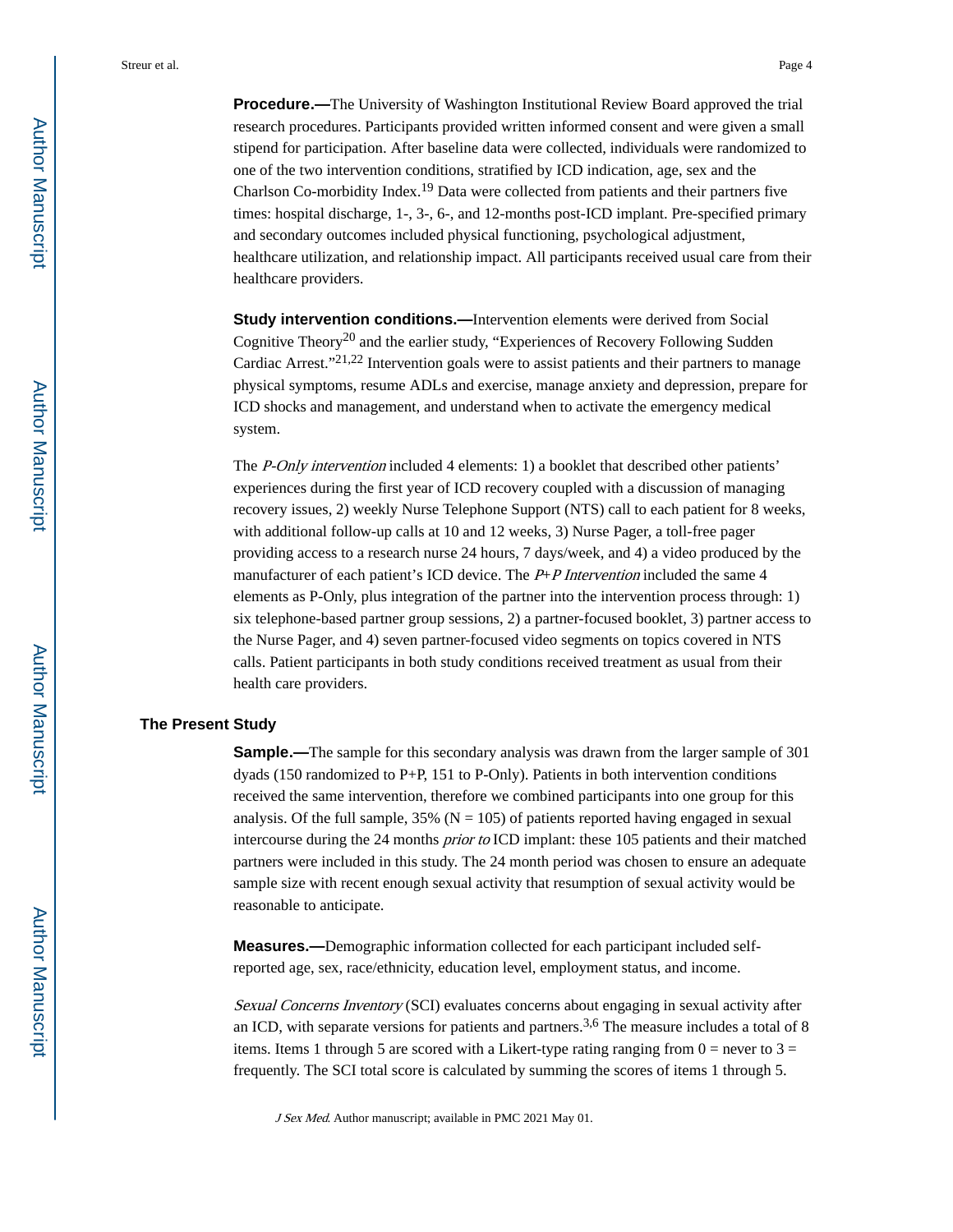The sixth item measuring frequency of sexual activity during the past two months is rated as  $0 =$  not at all,  $1 =$  once a month,  $2 =$  once a week,  $3 =$  twice a week, or  $4 =$  more than twice a week. The last two items include a fill-in-the-blank item asking how many months have passed since engaging in sexual intercourse, and an optional open-ended item asks participants to identify other sexual concerns. To date, the SCI is the only available measure developed specifically to assess sexual concerns in individuals with an ICD. A detailed definition of sexual intercourse was provided to study participants, which included vaginal, anal or finger penetration, and/or oral sex.

Charlson Co-Morbidity Index (CCI) is a validated measure used to classify the number and severity of comorbid conditions.<sup>19</sup> The CCI is a sensitive and widely used indicator of comorbidity status, including among individuals with cardiovascular disease<sup>23</sup> and sexual dysfunction.24 Several cardiac and non-cardiac conditions are included in the index, including myocardial infarction, heart failure, peripheral vascular disease, cerebrovascular accident, dementia, chronic obstructive pulmonary disease, connective tissue disease, peptic ulcer disease, liver disease, diabetes mellitus, hemiplegia, kidney disease, tumor, leukemia, lymphoma, and AIDS. In scoring, comorbidities are weighted based on severity.

Short Form Health Survey (SF-36) assesses both physical and mental health.<sup>25,26</sup> Two composite summary scales of physical (PCS) and mental health (MCS) are derived. For this sample, Cronbach's reliability was 0.83 for PCS and 0.86 for MCS.

State-Trait Anxiety Inventory (STAI-S) is a 20-item assessment of trait and state anxiety; only state anxiety was assessed in this study. The STAI is sensitive to changes in response to interventions in SCA populations.27 Cronbach's reliability for this sample was 0.95.

Patient Health Questionnaire (PHQ-9) measures depressed mood and provides an index of depression severity. The measure correlates highly  $(r = 0.84)$  with mental health professional assessments of depression symptom severity.28,29 Cronbach's reliability was 0.82.

ICD Patient Concerns Questionnaire (ICDC) is a 20-item inventory used to assess the number and severity of concerns and worries experienced by individuals living with an ICD.  $30$  The inventory correlates moderately with anxiety ( $r = 0.50$  in this sample).

Dyadic Adjustment Scale (DAS) is a 32-item scale with four subscales that capture dyadic satisfaction, cohesion, expression, and consensus.<sup>31</sup> Cronbach's reliability was 0.93 for the total scale.

**Analysis.—**Patient and partner characteristics were described using proportions for categorical variables and means (SD) for continuous variables. Generalized estimating equations (GEE) were used to estimate mean change in sexual concerns and activity from baseline to 12-month follow-up for the SCI total score and the SCI items 1–6, separately. Repeated measures were assumed to have a first-order autoregressive correlation structure; robust variance estimators were used. Across-time differences were evaluated using the Wald chi-square test. GEE and Wald chi-square test were also used to separately estimate mean change in sexual concerns and activity by sex and by intervention condition. The separate analysis by sex should be interpreted with caution due to the small number of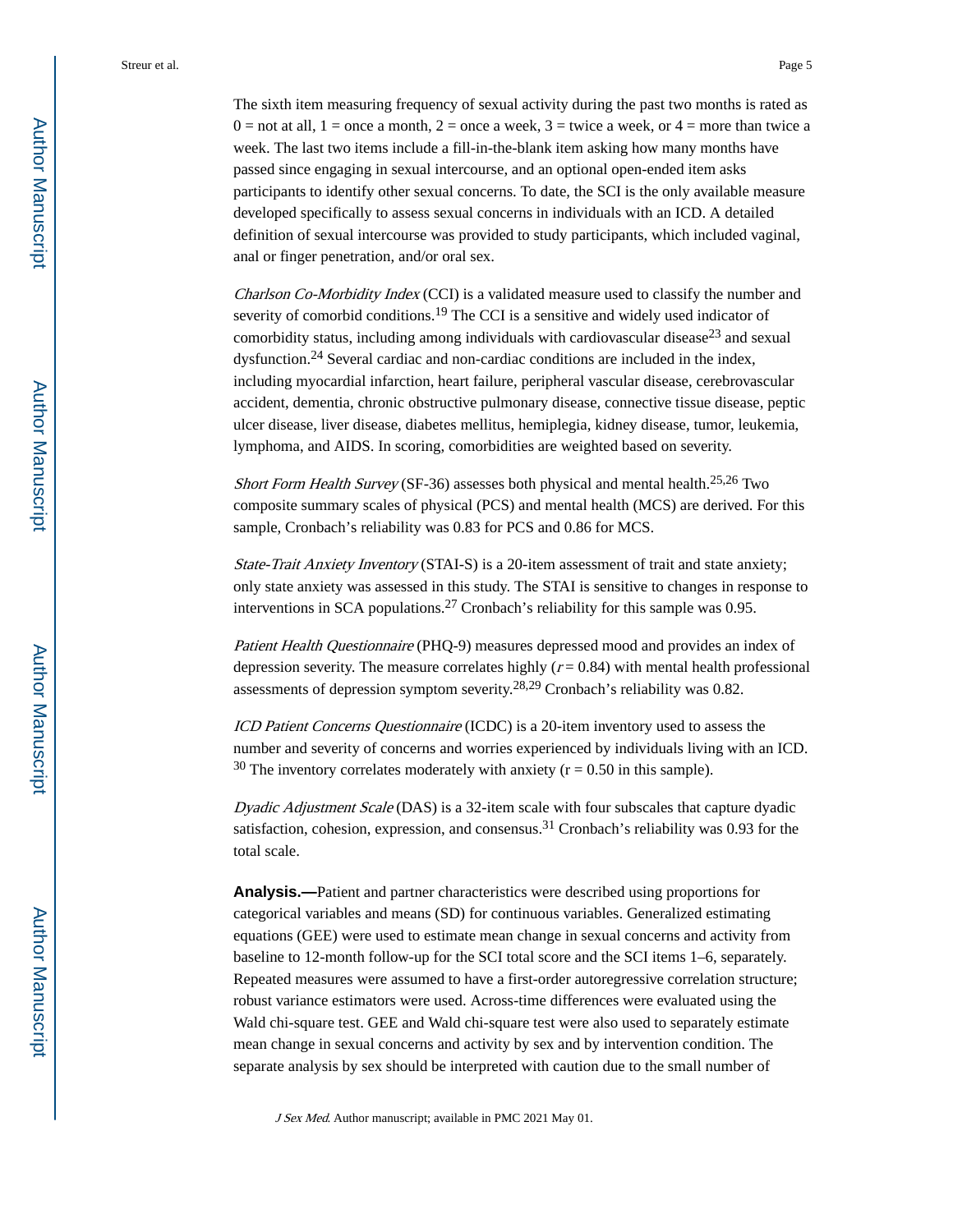female patients and male partners in the sample. Wilcoxon signed ranks test were conducted post-hoc to compare the frequency of patient-reported sexual activity between each time point.

Multivariable logistic regression was used to explore for factors predictive of sexual activity and multivariate linear regression was used to examine factors predictive of ICD-related sexual fear at 3- and 12-months post ICD implant. Potential predictors included in the analyses were age, sex, ICD indication, co-morbidity profile (CCI), physical health (SF-36 PCS), anxiety (STAI), depression (PHQ-9), general ICD Concerns (ICDC), dyadic adjustment (DAS), intervention condition (P-Only vs P+P), lack of interest in sex, over protectiveness of partner, and difficulty with erection.

For the outcome variables, sexual activity was based on the SCI item that inquired about sexual activity during the past 2 months (dichotomized yes  $= 1$ , no  $= 0$ ). Sexual fear was based on two SCI items (fear of cardiac arrest if ICD does not fire during sex, and fear the ICD will fire during sex). Statistical analyses were conducted with IBM SPSS (V19) using two-tailed tests of statistical significance with  $p < 0.05$ .

Also, patient and partner free-text responses to the open-ended sexual concerns question were coded and evaluated to determine the presence of other concerns, beyond the scope of SCI. Concerns were categorized and counts within these categories were determined at baseline, 3- and 12-months. Open-ended comments were initially coded by two authors with experience in qualitative research (MS and LR). The codes were reviewed and a final coding structure approved by two additional authors with qualitative research experience (ET and CD).

# **Results**

#### **Patient and Partner Characteristics**

This study included 105 dyads that reported engaging in sexual intercourse during the 24 months *prior to* ICD implant (Table 1). Of these, 102 (97%) intimate dyads identified as heterosexual, and 3 (3%) identified as gay or lesbian. The patient sample was primarily male (72%) with a mean age of  $65.6 \pm 10.6$ , while partners were primarily female (64%) with a mean age of  $63 \pm 11.6$ . The sample was predominantly Caucasian both for patients (91%) and for partners (89%). More patients received an ICD for primary (57%) than secondary prevention (43%). Study attrition was low, with a patient drop-out of 7% and partner dropout of 6% at the 12 month study visit.

#### **Sexual Activity**

Most patients (73%) reported no sexual intercourse during the 2 months prior to study enrollment, with 16% reporting monthly intercourse and 11% reporting weekly intercourse during the same timeframe. Overall, the frequency of sexual activity reported by patients and partners increased across the 12-month recovery period (Table 2). At 12 months, less than half (46%) of the patients reported no sexual intercourse in the past 2 months, 33% reported monthly intercourse, 12% weekly, and 2% twice weekly: We conducted post-hoc comparisons of the frequency of patient-reported sexual activity across time using Wilcoxon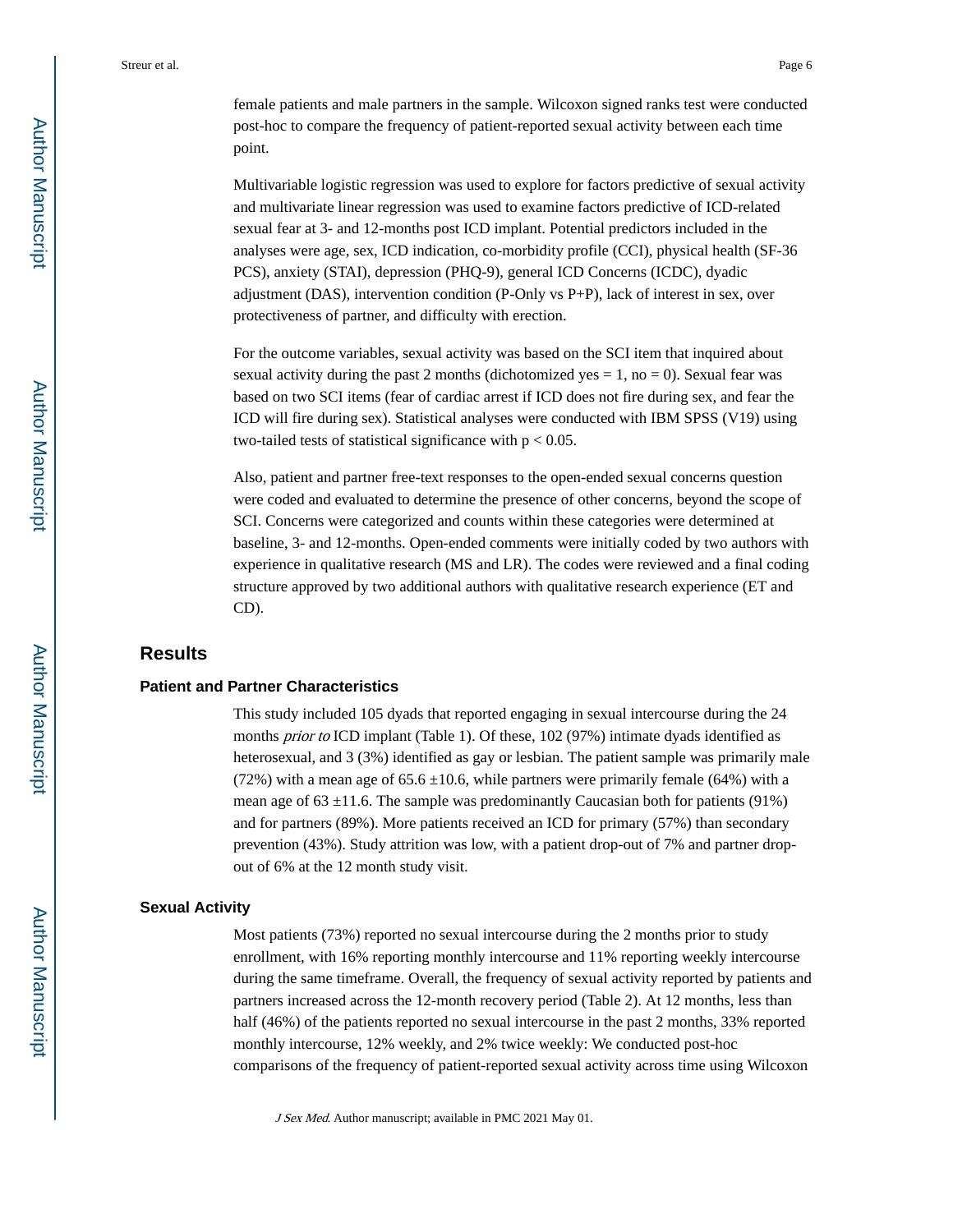signed ranks test (Figure 1), where significant increases in sexual activity were observed from baseline to 1, 3, and 12 months. Similarly, when male and female patients and partners were analyzed separately, similar increases in sexual activity were seen across time (Supplemental Table 1). Likewise, patients and partners in both the P-Only and P+P intervention arms both reported statistically significant increases in sexual activity over the 12 months of study follow-up (Supplemental Table 2).

#### **Sexual Concerns**

At baseline, over half (55%) of the patients and 41% of partners reported an occasional or frequent lack of interest in sex. Sexual fears and concerns were common; 52% of patients and 68% of partners reported their partner was occasionally or frequently overprotective; 30% of patients and 26% partners reported occasionally or frequently fearing that the ICD would fire during sex; and 26% of patients and 34% of partners reported occasional or frequent fear that cardiac arrest would occur if the ICD did not fire if necessary during sex.

Significant and sustained improvements in sexual concerns (Table 2) were evident as early as 1-month post-implant for both patients and partners ( $p = 0.004$  and  $p < 0.001$ , respectively), specifically in partner over protectiveness, fear that ICD would fire during sex, and fear of cardiac arrest if the ICD did not fire. Interest in sex and difficulty with an erection did not change significantly between baseline and 12-month follow-up for either patients or partners. Sub-group analyses by sex demonstrated significant improvements in total sexual concerns for female patients and partners ( $p = 0.04$  and  $p < 0.001$ ), but not for male patients or partners ( $p = 0.05$  and  $p = 0.17$ ; Supplemental Table 1). Similarly, female patients and partners demonstrated significant reduction in concern regarding their partner's overprotectiveness ( $p = 0.003$  and  $p = 0.002$ ), but males did not ( $p = 0.08$  and  $p = 0.15$ ). Female patients were the only group that showed significant increases in interest in sex ( $p =$ 0.03). Both male and female patients and partners demonstrated significant reductions in fear that the ICD would fire during sex. There was no decrease in the fear of cardiac arrest if the ICD did not fire for male or female patients, but this fear decreased for male and female partners ( $p = 0.02$  and  $p < 0.001$ ) over the 12 months of follow-up. Sub-group analyses by intervention condition (P-Only and P+P groups) showed that patients in the  $P+P$  intervention reported statistically significant improvements in total sexual concerns ( $p = 0.001$ ) and partner overprotectiveness ( $p = 0.003$ ), whereas similar improvements were not evident for patients in the P-Only intervention (Supplemental Table 2). On the other hand, partners in the P-Only intervention reported statistically significant improvements in partner overprotectiveness ( $p = 0.003$ ) and fear that the ICD might fire during sex ( $p < 0.001$ ), while similar improvements were not evident for partners in the P+P intervention. Other indicators of sexual concerns and activity showed similar improvement for the two intervention conditions.

Patient and partner comments in response to open-ended questions about their sexual concerns are summarized in Table 3. At baseline, 23 (22%) patients and 39 (40%) partners provided responses to the open-ended question, with fewer respondents at subsequent timepoints. Some comments were redundant with the scored SCI items (e.g. erectile dysfunction). At baseline, the most frequently cited patient concerns were fear of the ICD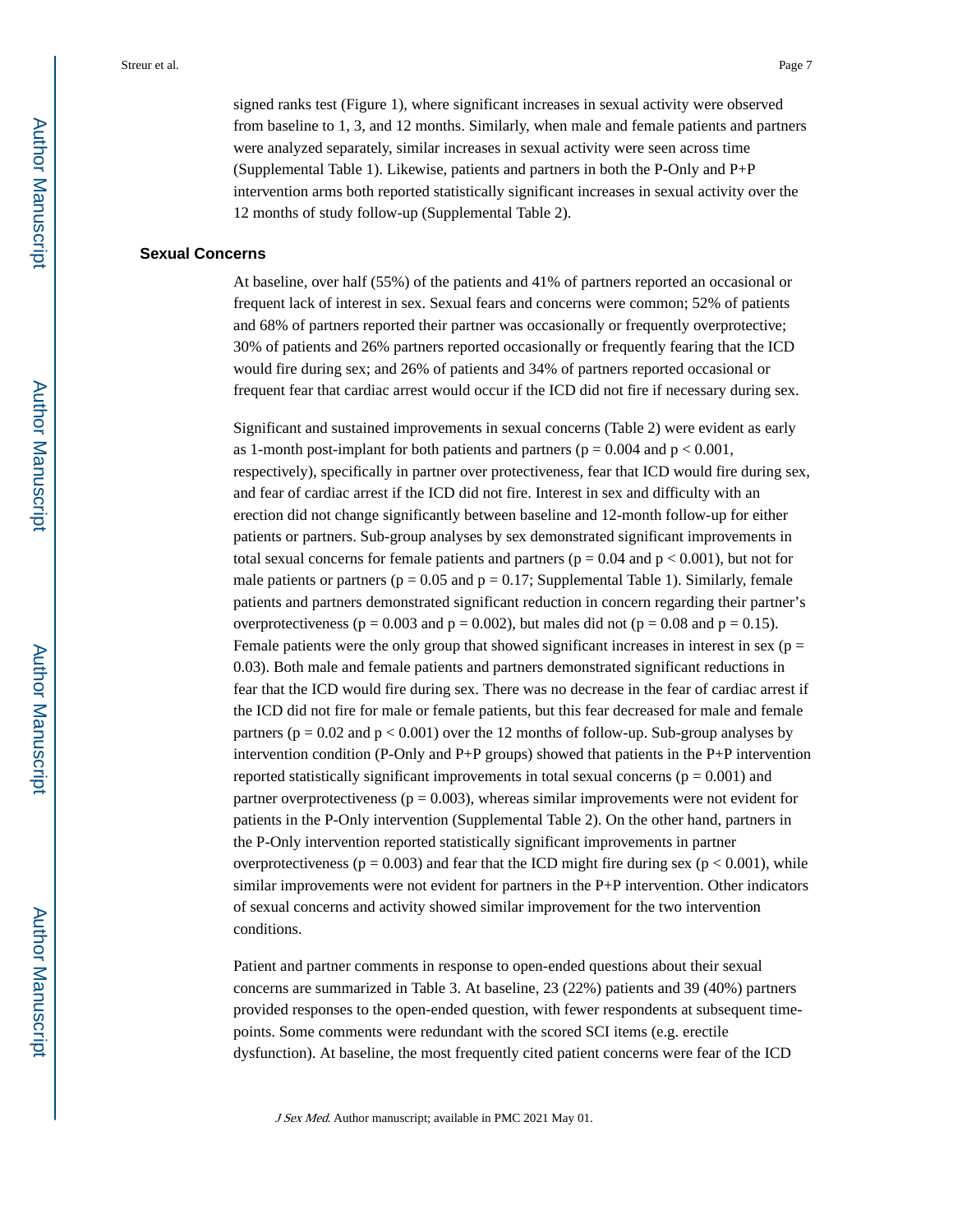firing or malfunctioning and pre-morbid limitations in sexual activity, while partners focused on physical health and pre-morbid limitations to sexual activity.

#### **Predicting Patient-Reported Sexual Activity and Sexual Fears**

Sexual activity at 3 months was influenced only by physical health (SF-36 PCS, OR= 1.9, p  $= 0.04$ ) in the multivariable logistic regression analysis, and none of the variables predicted sexual activity at 12 months. Thus, at 3 month follow-up, the odds of engaging in sexual activity was an average of 2 times more likely with every 1 point increase in baseline physical health (SF-36 PCS), signaling the centrality of physical health for engaging in sexual activity.

Examined singly, age and baseline ICD concerns, anxiety, and depression were significant predictors of 3- and 12-month sexual fears. When all predictors were examined simultaneously using multivariate linear regression (Table 4), only general ICD concerns (ICDC) predicted patient ICD-related sexual fears at 3 ( $\beta$  = 0.54, p < 0.001) and 12-months  $(\beta = 0.32 \text{ p} = 0.02)$  post implant. At 3 months, the effect of baseline depression (PHQ-9) trended toward significance ( $\beta = 0.24$ ,  $p = 0.05$ ) in the multivariate analysis.

We also examined if a history of SCA or the use of cardiac resynchronization therapy (CRT) influenced sexual activity and/or sexual fear at 3 and 12 month follow-up. Neither SCA or CRT predicted sexual activity at 3 months. On the other hand, a history of SCA predicted lower sexual fears (β =  $-0.21$ , p = 0.04) at 3 months, but CRT did not. Neither SCA nor CRT predicted sexual activity or sexual fears at 12 months.

# **Discussion**

This study addresses a notable gap in the literature related to changes in patient and partner sexual concerns during the first year following initial ICD implant. Our findings, generally congruent with earlier research,  $3,6,32$  confirm that sexual fears and concerns were common for both ICD patients and their partners. Steinke,<sup>3</sup> using a cross-sectional ICD survey of patients and partners, found levels similar to our findings for baseline patient and partner over protectiveness (56%, 59%, respectively), fear of ICD firing (29%, 30%), and fear of cardiac arrest (24%, 32%). Our longitudinal study, however, extends this research by revealing that sexual concerns improved significantly by 1-month post-implant and continued to improve, though modestly, through the 12-month follow-up period. Overall, sexual concerns reported at the time of hospital discharge indicate that patients and partners may benefit from receiving specific information and guidance from health care providers regarding safely resuming sexual activity prior to hospital discharge.<sup>6,8</sup>

In contrast to our findings, prior research has shown that patients commonly experience reductions in sexual activity following ICD implant.<sup>3,32,33</sup> Steinke<sup>3</sup> showed that 78% of patients reported being sexually active prior to ICD implant, whereas only 55% reported being sexually active post-implant. Berg<sup>32</sup> reported that 67% of patients were sexually active prior to ICD implant and 52% were sexually active 6-months post implant. In contrast, in the present study sample 27% of the patients reported being sexually active during the 2 months prior to ICD implant, increasing to 47% by 12-month follow-up. One possible explanation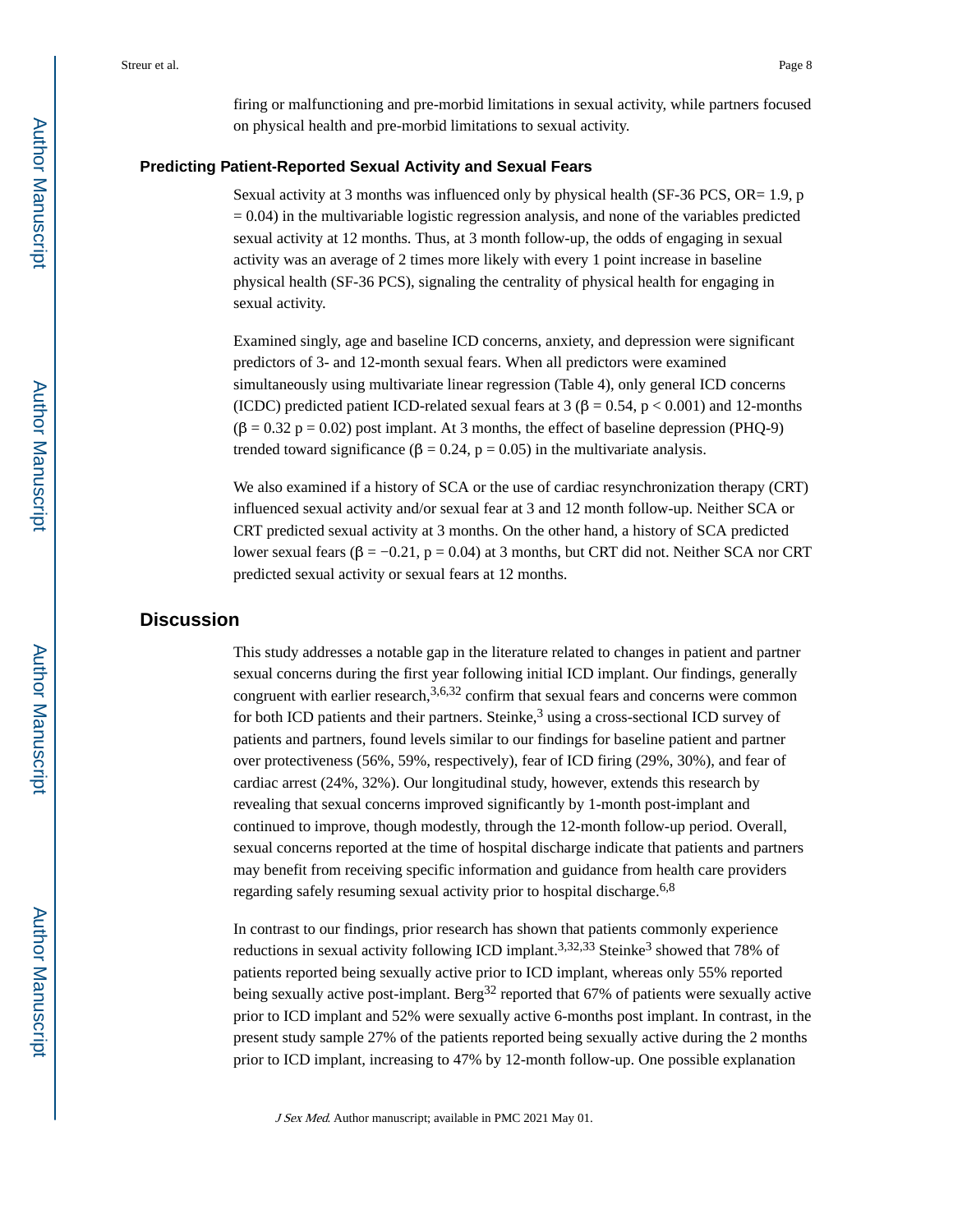for the divergent levels of reported sexual activity is that the prior studies were qualitative  $33$ or cross-sectional<sup>3,32</sup> in design, sometimes requiring that participants recall patterns of sexual activity from years prior.<sup>3</sup> In comparison, although recall of sexual activity within the past 24-months determined which participants were included in this study sample, the data were collected prospectively at baseline and at repeated time points across 12 months following an ICD implant. Further, our measure of sexual activity referenced behavior within the past 2 months, minimizing the risk of recall bias. It is possible that responses in the earlier studies may have been more prone to recall bias than the present study. In addition to differences in the timing of follow-up, it is plausible to assume that the increase in sexual activity reported following ICD implant might be associated with the interventions, both of which were designed to improve psychosocial and physical health outcomes, including guidance on resuming physical activity. However, there was no treatment-as-usual control condition, so we could not distinguish the influence of intervention exposure compared to usual treatment.

Examining for independent predictors of sexual activity, physical health was the only significant predictor of sexual activity, and general ICD-related worries of ICD-related sexual fears. Improved physical health is likely to improve patient physical deficiency and male sexual dysfunction capacity to engage in sexual activity. In a recent randomized trial, Palm35 found that a sexual rehabilitation program for cardiac patients, comprised of physical exercise training, pelvic floor exercises, and psychoeducation, resulted in improved erectile function when compared to usual care. However, earlier studies indicate that from 3–19% of patients do not engage in sexual activity due to fear that the ICD will fire.<sup>38,39</sup> Fear of the ICD firing, however, is only one of many reasons patients may avoid sexual activity. Cutitta<sup>2</sup> surveyed 443 ICD patients in the United States and reported that  $65\%$  (N = 286) were capable of having sex, but 48% of those capable chose to avoid sexual activity. Reasons cited for avoidance included not only fear of shock (3%) but also lack of desire (24%), increased heart rate (6%), physician instructions (2%), and other undisclosed reasons (34%).

Hormonal status was not evaluated in this study, thus testosterone level could not be included as a covariate in the multivariable analysis. Corona<sup>34</sup> demonstrated that reduced testosterone levels are associated with erectile dysfunction and reductions in the frequency of sexual intercourse. Further, chronic cardiovascular disease, cardiac medications, and invasive procedures are associated with testosterone deficiency and erectile dysfunction.<sup>36,37</sup> Future research is warranted to examine the role of hormonal status on male sexual function and activity pre- and post-ICD implantation.

Our longitudinal results indicate that many intimate dyads resume sexual activity over the year following ICD implant. In addition, our findings confirm a high level of sexual inactivity and concerns that exist for patients with an ICD and their partners both pre- and post-implant. Intervention studies focused on physical activity and psychosocial concerns post ICD implant are ideal for examining sexual concerns and activity, as these areas are highly intertwined.<sup>8</sup> These findings, taken together with prior research, suggest that timely interventions may improve sexual function, and reducing concerns may be indicated to enhance return to sexual activity. Our research showed that female patients and partners initially endorse more sexual concerns than males, suggesting that different intervention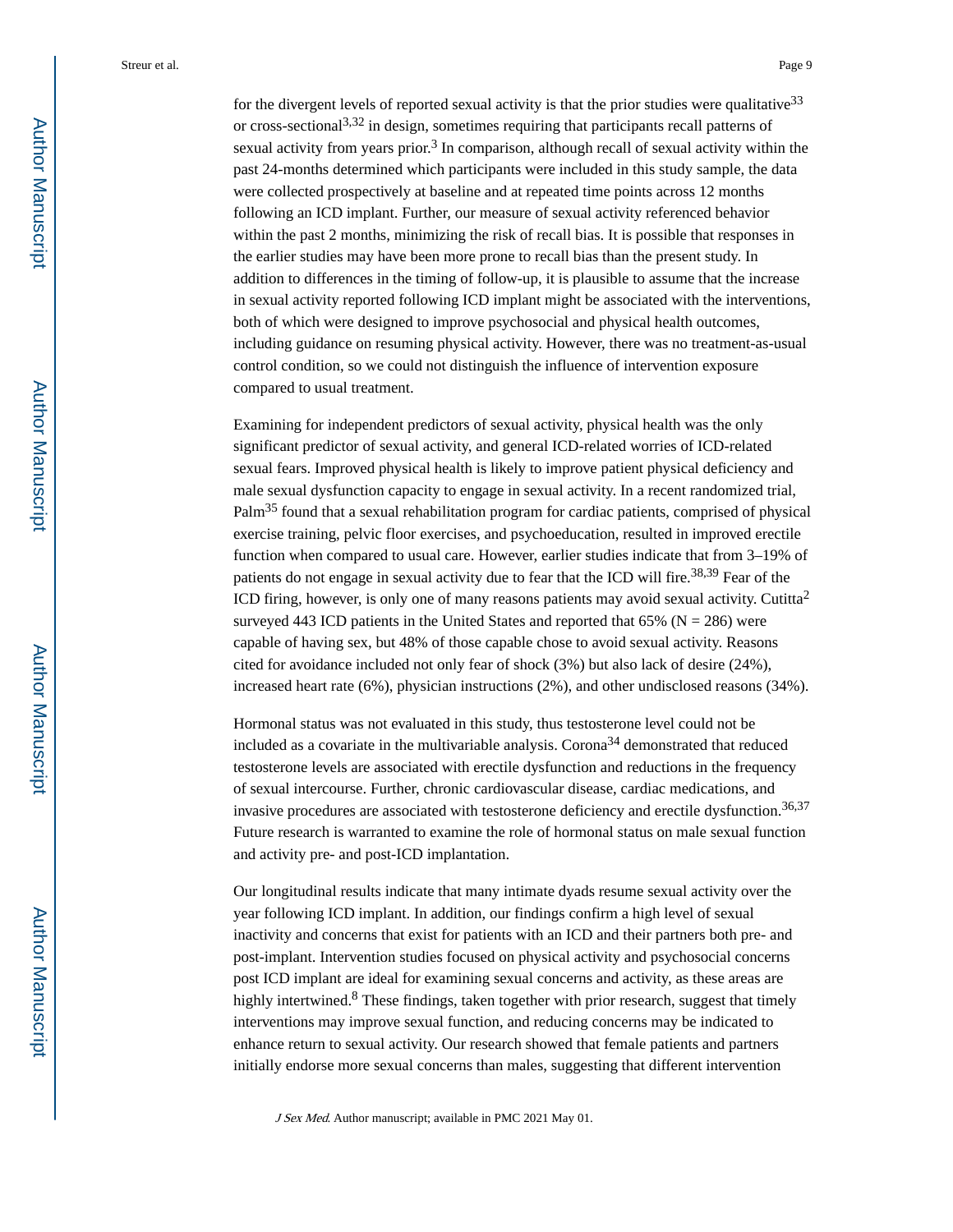strategies may be indicated for males and females. Information regarding safely engaging in sex after an ICD in the early post-implant period, and dealing with long-term changes in sexual desire and sexual function is highly relevant for both the patient and partner. Further, patients and partners with poor physical health may benefit from exercise training, as well as targeted education on strategies to promote physical intimacy despite physical limitations.

#### **Strengths & Limitations**

The original study was designed to compare two forms of the post-ICD intervention, and consequently there was no 'usual care' control group, nor a control group without an ICD implant. Thus, all patients with an ICD participated in the intervention, making it impossible to distinguish if patient participation in the intervention was associated with change in patient sexual concerns or activity. Intervention condition did not predict patient sexual concerns. In addition, testosterone levels were not assessed, consequently the influence of hormonal status on patient sexual concerns could not be explored. The study design, however, specifically the repeated measurement and longer-term follow-up, provides the most reliable description available on changes in sexual concerns and activity following initial ICD implant for patients and partners.

# **Conclusions**

ICD patients and partners report low levels of sexual activity at the time of an initial ICD implant and sexual activity increases over a 12-month recovery period. Sexual concerns are highest immediately after an ICD implant, and tend to resolve as time passes with return to sexual activity. Common concerns related to resumption of sexual activity (e.g., fear of ICD firing inappropriately, fear of ICD not firing when needed) should be addressed in the early post-implant period, when concerns are most evident. Physical health is an important predictor of sexual activity following ICD implant. Addressing concerns and physical limitations may ease patient and partner fears, thereby helping patients and partners feel ready to resume sexual activity.

# **Supplementary Material**

Refer to Web version on PubMed Central for supplementary material.

# **References**

- 1. Bardy G, Lee K, Mark D, et al. Amiodarone or an implantable cardioverter-defibrillator for congestive heart failure. New England Journal of Medicine. 2005;352(3):225–237. [PubMed: 15659722]
- 2. Cutitta K, Woodrow L, Ford J, et al. Shocktivity: ability and avoidance of daily activity behaviors in ICD patients. Journal of Cardiopulmonary Rehabilitation and Prevention. 2014;34(4):241–247. [PubMed: 24667666]
- 3. Steinke EE. Sexual concerns of patients and partners after an implantable cardioverter defibrillator. Dimensions of Critical Care. 2003;22(2):89–96.
- 4. Van Den Broek K, Habibovi M, Pedersen S. Emotional distress in partners of patients with an implantable cardioverter defibrillator: A systematic review and recommendations for future research. Pacing and Clinical Electrophysiology. 2010;33(12):1442–1450. [PubMed: 20946298]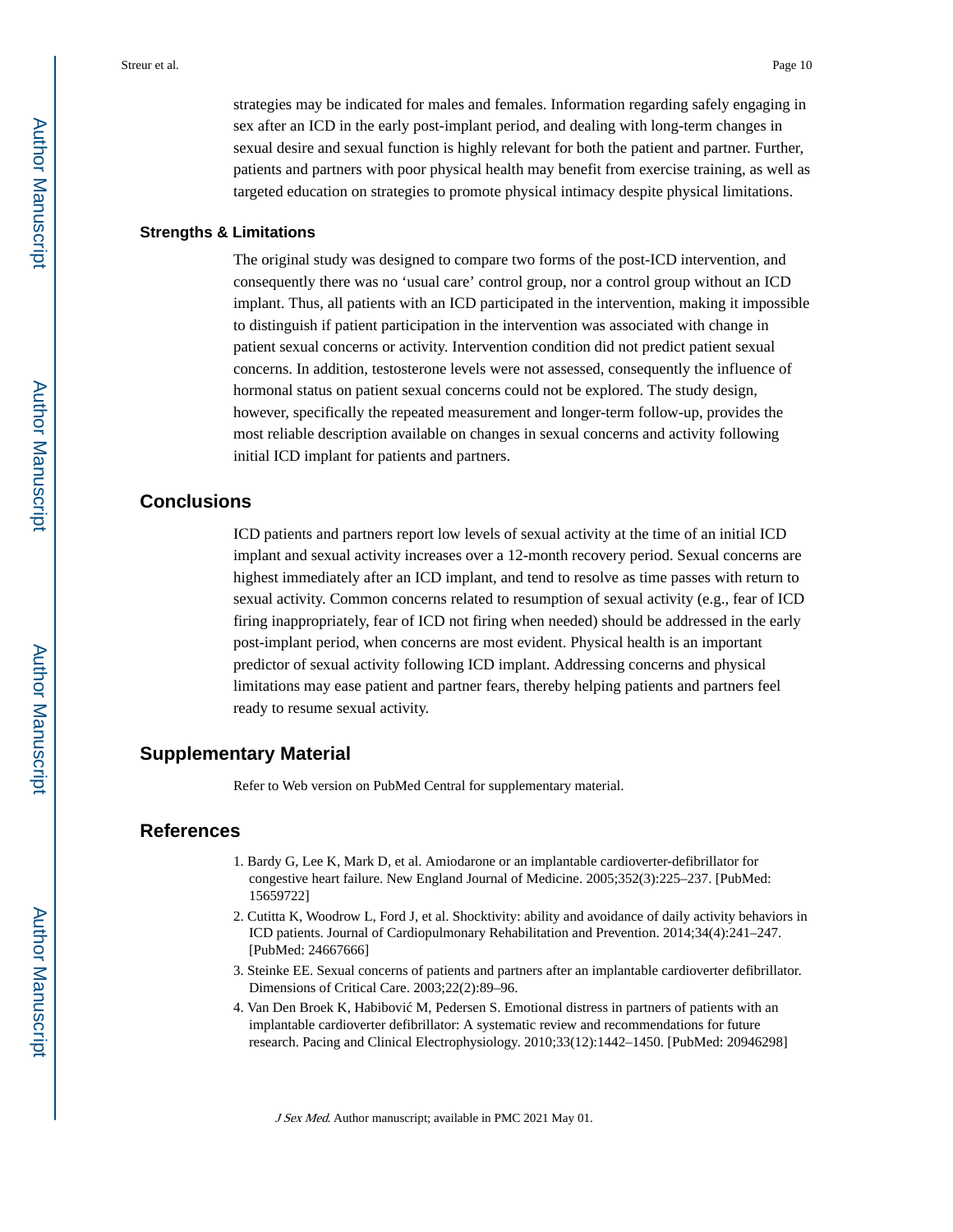- 5. Palm P, Zwisler A, Svendsen J, Giraldi A, Rasmussen M, Berg S. Compromised sexual health among male patients with implantable cardioverter defibrillator: A cross-sectional questionnaire study. Sexual Medicine. 2019;7(2):169–176. [PubMed: 30674447]
- 6. Steinke EE, Gill-Hopple K, Valdez D, Wooster M. Sexual concerns and educational needs after an implantable cardioverter defibrillator. Heart & Lung. 2005;34(5):299–308. [PubMed: 16157184]
- 7. Levine G, Steinke E, Bakaeen F, et al. Sexual activity and cardiovascular disease: A scientific statement from the American heart association. Circulation. 2012;125(8):1058–1082. [PubMed: 22267844]
- 8. Steinke E, Jaarsma T, Barnason S, et al. Sexual counseling for individuals with cardiovascular disease and their partners: A consensus document from the American heart association and the ESC council on cardiovascular nursing and allied professions (CCNAP). Circulation. 2013;128(18):2075–2096. [PubMed: 23897867]
- 9. Lindau S, Schumm L, Laumann E, Levinson W, O'Muircheartaigh C, Waite L. A study of sexuality and health among older adults in the United States. New England Journal of Medicine. 2007;357(8):762–774. [PubMed: 17715410]
- 10. Herbenick D, Reece M, Schick V, Sanders S, Dodge B, Fortenberry J. Sexual behavior in the United States: results from a national probability sample of men and women ages 14–94. The Journal of Sexual Medicine. 2010;7(5):255–265. [PubMed: 21029383]
- 11. Scranton R, Goldstein I, Stecher V. Erectile dysfunction diagnosis and treatment as a means to improve medication adherence and optimize comorbidity management. Journal of Sexual Medicine. 2013;10(2):551561.
- 12. Pocock S Clinical trials: A practical approach. John Wiley and Sons; 1983.
- 13. Dougherty CM, Thompson EA, Kudenchuk PJ. Development and testing of an intervention to improve outcomes for partners following receipt of an implantable cardioverter defibrillator in the patient. Advances in Nursing Science. 2012;35(4):359–377. [PubMed: 23107992]
- 14. Dougherty C, Thompson E, Kudenchuk P. Patient plus partner trial: A randomized control trial of two interventions to improve outcomes following an initial implantable cardioverter defibrillator. Heart Rhythm. 2019;16(3):453–459. [PubMed: 30340060]
- 15. Katzman R, Brown T, Fuld P, Peck A, Schechter R, Schimmel H. Validation of a short orientationmemory-concentration test of cognitive impairment. American Journal of Psychiatry. 1983;140(6):734–739. [PubMed: 6846631]
- 16. Morris JC, Heyman A, Mohs RC, et al. The consortium to establish a registry for alzheimer's disease (CERAD). part I. clinical and neuropsychological assessment of alzheimer's disease. Neurology. 1989;39(9):1159–1165. [PubMed: 2771064]
- 17. Bush K, Kivlahan DR, McDonell MB, Fihn SD, Bradley KA. The AUDIT alcohol consumption questions (AUDIT-C): An effective brief screening test for problem drinking. Ambulatory care quality improvement project (ACQUIP). Alcohol use disorders identification test. Archives of Internal Medicine. 1998;158(16):1789–1795. [PubMed: 9738608]
- 18. Humeniuk R, Ali R, Babor TF, et al. Validation of the alcohol, smoking and substance involvement screening test (ASSIST). Addiction. 2008;103(6):1039–1047. [PubMed: 18373724]
- 19. Charlson ME, Pompei P, Ales KL, MacKenzie CR. A new method of classifying prognostic comorbidity in longitudinal studies: Development and validation. Journal of Chronic Diseases. 1987;40(5):373–383. [PubMed: 3558716]
- 20. Bandura A Social cognitive theory: An agentic perspective. Annual Review of Psychology. 2001;52:1–26.
- 21. Dougherty CM, Benoliel JQ, Bellin C. Domains of nursing intervention after sudden cardiac arrest and automatic internal cardioverter defibrillator implantation. Heart & Lung. 2000;29(2):79–86. [PubMed: 10739483]
- 22. Dougherty CM, Pyper GP, Benoliel JQ. Domains of concern of intimate partners of sudden cardiac arrest survivors after ICD implantation. Journal of Cardiovascular Nursing. 2004;19(1):21–31. [PubMed: 14994779]
- 23. Amin M, Witt C, Waks J, et al. Association between the Charlson comorbidity index and outcomes after implantable cardioverter defibrillator generator replacement. Pacing and Clinical Electrophysiology. 2019;42(9):1236–1242. [PubMed: 31355952]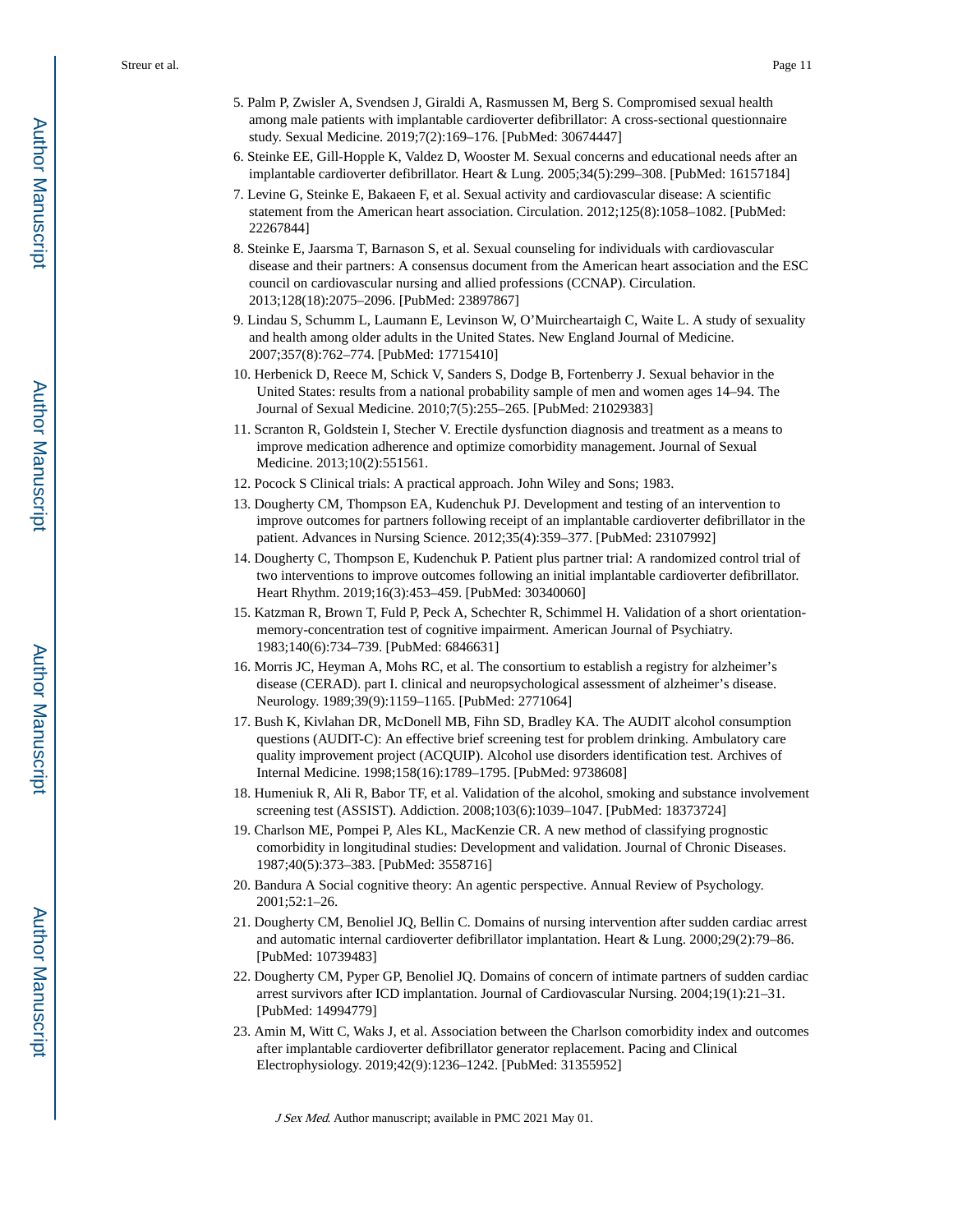- 24. Boeri L, Capogrosso P, Ventimiglia E, et al. Does Calculated Free Testosterone Overcome Total Testosterone in Protecting From Sexual Symptom Impairment? Findings of a Cross-Sectional Study. The Journal of Sexual Medicine. 2017;14(12):1549–1557. [PubMed: 29198510]
- 25. Ware JE. Standards for validating health measures: Definition and content. Journal of Chronic Diseases. 1987;40(6):473–480. [PubMed: 3298292]
- 26. Ware JE, Sherbourne CD. The MOS 36-item short-form health survey (SF-36). I. conceptual framework and item selection. Medical Care. 1992;30(6):473–483. [PubMed: 1593914]
- 27. Bloom L Psychology and cardiology: Collaboration in coronary treatment and prevention. Professional Psychology. 1979;10(4):485–490.
- 28. Gilbody S, Richards D, Brealey S, Hewitt C. Screening for depression in medical settings with the patient health questionnaire (PHQ): A diagnostic meta-analysis. Journal of General Internal Medicine. 2007;22(11):1596–1602. [PubMed: 17874169]
- 29. Wittkampf KA, Naeije L, Schene AH, Huyser J, van Weert HC. Diagnostic accuracy of the mood module of the patient health questionnaire: A systematic review. General Hospital Psychiatry. 2007;29(5).
- 30. Frizelle D, Lewin B, Kaye G, Moniz-Cook E. Development of a measure of the concerns held by people with implanted cardioverter defibrillators: The ICDC. Br J Health Psychol. 2006;11:293– 301. [PubMed: 16643700]
- 31. Spanier G Measuring dyadic adjustment: New scales for assessing the quality of marriage and similar dyads. Journal of Marriage and Family. 1976;38(1):15–28.
- 32. Berg S, Elleman-Jensen L, Zwisler A, et al. Sexual concerns and practices after ICD implantation: Findings of the COPE-ICD rehabilitation trial. European Journal of Cardiovascular Nursing. 2013;12(5):468–474. [PubMed: 23303767]
- 33. Palacios-Ceña D, Losa Iglesias M, Losa M, Fernández-de-Las-Peñas C, Salvadores-Fuentes P. Living with life insurance: A qualitative analysis of the experience of male implantable defibrillator recipients in Spain. Journal of Clinical Nursing. 2011;20(13):2003–2013. [PubMed: 21362076]
- 34. Corona G, Mannucci E, Ricca V, et al. The age-related decline of testosterone is associated with different specific symptoms and signs in patients with sexual dysfunction. International Journal of Andrology. 2009;32(6):720–728. [PubMed: 19226406]
- 35. Palm P, Zwisler A, Svendsen J, et al. Sexual rehabilitation for cardiac patients with erectile dysfunction: A randomised clinical trial. Heart. 2019;105(10):1–8. [PubMed: 30541875]
- 36. McCabe MP, Sharlip ID, Lewis R, et al. Risk Factors for Sexual Dysfunction Among Women and Men: A Consensus Statement From the Fourth International Consultation on Sexual Medicine 2015. Journal of Sexual Medicine. 2016;13(2):153–167. [PubMed: 26953830]
- 37. Lotti F, Maggi M. Sexual dysfunction and male infertility. Nature Reviews Urology. 2018;15(5):287–307. [PubMed: 29532805]
- 38. Kuhl E, Dixit N, Walker R, Conti J, Sears S. Measurement of patient fears about implantable cardioverter defibrillator shock: An initial evaluation of the Florida shock anxiety scale. Pacing and Clinical Electrophysiology. 2006;29(6):614–618. [PubMed: 16784427]
- 39. Groeneveld P, Matta M, Suh J, Yang F, Shea J. Quality of life among implantable cardioverterdefibrillator recipients in the primary prevention therapeutic era. Pacing and Clinical Electrophysiology. 2007;30(4):463–471. [PubMed: 17437568]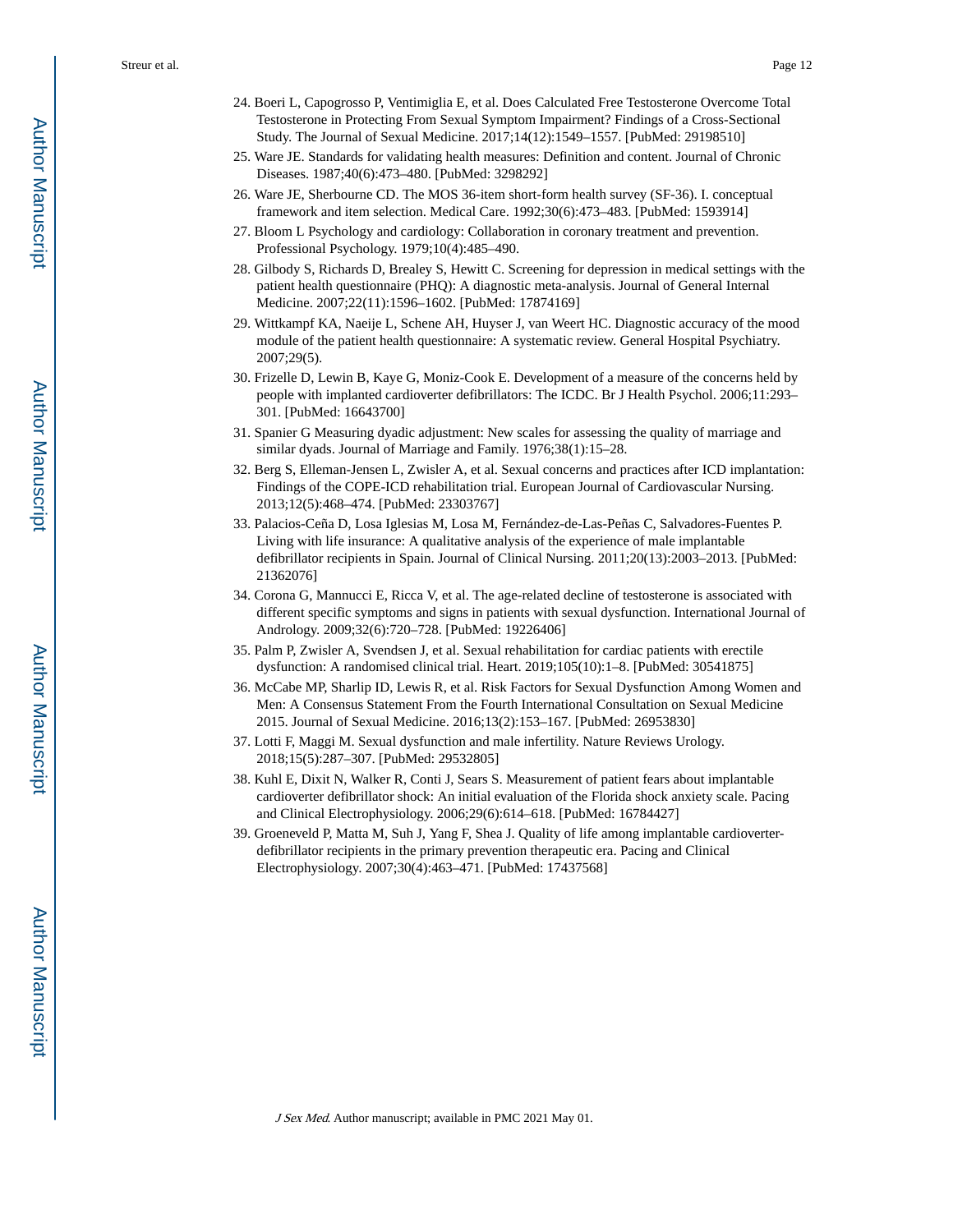Streur et al. Page 13

100%



#### **Figure 1.**

Patient Reported Frequency of Sexual Activity from Initial ICD Implant (Baseline) through 12 Months Post ICD Implant. Each bar graph above illustrates the proportion of patients reporting the frequency of their sexual activity as none, once per month, once per week, or two or more times per week during the prior two months, asked at baseline, 1, 3, and 12 months. Initially, 73% of patients reported no sexual activity within the past two months. Using Wilcoxon signed ranks tests, we examined for shifts in the proportion of patients reporting some increase in frequency of sexual activity. Significant increases were observed from baseline to 1 month (p<0.001), with a similar pattern evident from baseline to 3 months  $(p<0.001)$  and baseline to 12 months  $(p<0.001)$ . The pattern remained stable across time, with no significant changes from 1 to 3 months ( $p=0.518$ ), 1 to 12 months ( $p=0.147$ ), or 3 to 12 months (p=0.435).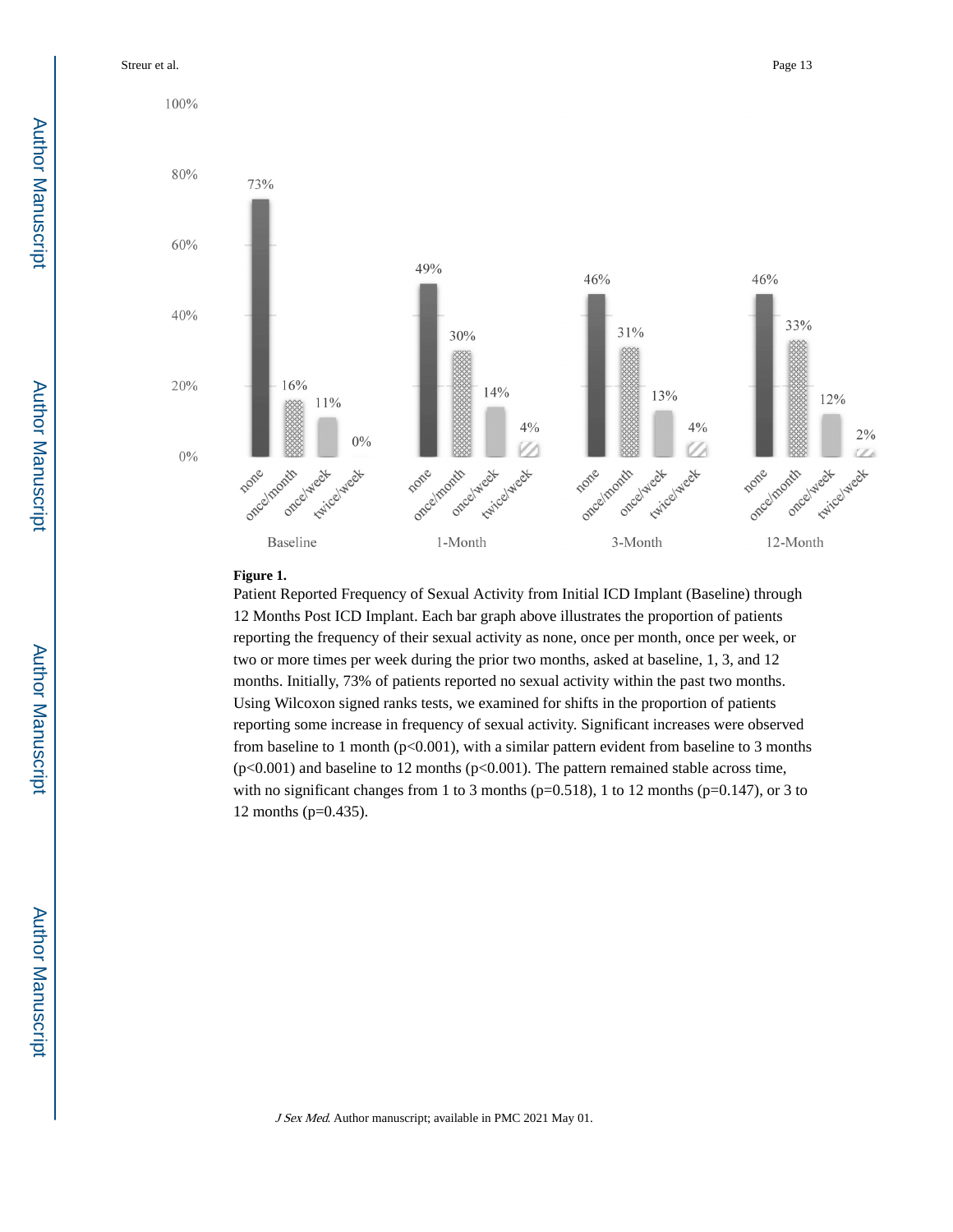# **Table 1.**

Baseline Demographic and Clinical Characteristics of Patients and Partners

| Characteristic                           | <b>Current Study</b><br>Patients (N=105) | <b>Primary Study</b><br>Patients* $(N=196)$ | <b>Current Study</b><br>Partners (N=105) | <b>Primary Study</b><br>Partners <sup>*</sup> $(N=196)$ |  |
|------------------------------------------|------------------------------------------|---------------------------------------------|------------------------------------------|---------------------------------------------------------|--|
| <b>Intervention Condition</b>            |                                          |                                             |                                          |                                                         |  |
| P-Only                                   | 54 (51%)                                 | 97 (50%)                                    | 54 (51%)                                 | 97 (50%)                                                |  |
| $P+P$                                    | 51 (49%)                                 | 99 (51%)                                    | 51 (49%)                                 | 99 (51%)                                                |  |
| Sex, N (%)                               |                                          |                                             |                                          |                                                         |  |
| Male                                     | 76 (72)                                  | 146 (75)                                    | 30(29)                                   | 48 (25)                                                 |  |
| Female                                   | 29(28)                                   | 50(26)                                      | 75 (71)                                  | 148 (76)                                                |  |
| Ethnicity, N (%)                         |                                          |                                             |                                          |                                                         |  |
| Caucasian                                | 96(91)                                   | 178 (91)                                    | 93 (89)                                  | 173 (88)                                                |  |
| Hispanic/Latino                          | 3(3)                                     | 3(2)                                        | 4(4)                                     | 5(3)                                                    |  |
| Black/African                            | 3(3)                                     | 9(5)                                        | 3(3)                                     | 7(4)                                                    |  |
| American Indian/Alaskan                  | 2(2)                                     | 4(2)                                        | 3(3)                                     | 6(3)                                                    |  |
| Asian/Pacific Islander                   | 1(1)                                     | 2(1)                                        | 2(2)                                     | 5(3)                                                    |  |
| Education, N (%)                         |                                          |                                             |                                          |                                                         |  |
| High school or less                      | 54 (52)                                  | 77 (39)                                     | 44 (42)                                  | 73 (37)                                                 |  |
| Some college/college grad                | 34 (32)                                  | 71 (36)                                     | 37(35)                                   | 77 (39)                                                 |  |
| Graduate School (Master, Doctorate)      | 14(13)                                   | 37(19)                                      | 13(12)                                   | 27(14)                                                  |  |
| Vocational Training/other                | 3(3)                                     | 11(6)                                       | 11(11)                                   | 18(9)                                                   |  |
| Employment, N (%)                        |                                          |                                             |                                          |                                                         |  |
| Unemployed/disabled/other                | 21(20)                                   | 46(24)                                      | 11(11)                                   | 32(16)                                                  |  |
| Retired                                  | 50(48)                                   | 80(41)                                      | 47(45)                                   | 75 (38)                                                 |  |
| Part/Full-time employment                | 34(32)                                   | 70(36)                                      | 47(45)                                   | 88 (45)                                                 |  |
| Household Income, N (%)                  |                                          |                                             |                                          |                                                         |  |
| No Information                           | 3(3)                                     | 4(2)                                        |                                          |                                                         |  |
| $<$ \$10,000-29,999                      | 16(15)                                   | 45 (23)                                     |                                          |                                                         |  |
| \$30,000-89,999                          | 66 (63)                                  | 98 (50)                                     |                                          |                                                         |  |
| \$90,000 or more                         | 20(19)                                   | 49 (25)                                     |                                          |                                                         |  |
| ICD Indication, $N$ $(\%)$               |                                          |                                             |                                          |                                                         |  |
| Primary Prevention                       | 60(57)                                   | 120(61)                                     |                                          |                                                         |  |
| Secondary Prevention                     | 45(43)                                   | 76 (39)                                     |                                          |                                                         |  |
| Age (years), mean (SD)                   | 65.6(10.6)                               | 63.4(12.5)                                  | 63.6(11.1)                               | 61.8(13.0)                                              |  |
| Charlson Co-morbidity Index, mean (SD)   | 2.4(1.4)                                 | 2.3(1.5)                                    | 0.72(0.97)                               | 0.72(1.1)                                               |  |
| Cardiac Resynchronization Therapy, N (%) | 31(30)                                   | 60(31)                                      | ---                                      | $\overline{a}$                                          |  |
| History of Sudden Cardiac Arrest, N (%)  | 20(19)                                   | 46 (24)                                     | ---                                      | $---$                                                   |  |
| Ejection Fraction, mean (SD)             | 33.2 (13.8)                              | 34.6 (14.6)                                 | ---                                      | ---                                                     |  |

\* Data from patients and partners from the primary study who were excluded from present study due to no reported sexual activity in past 24 months.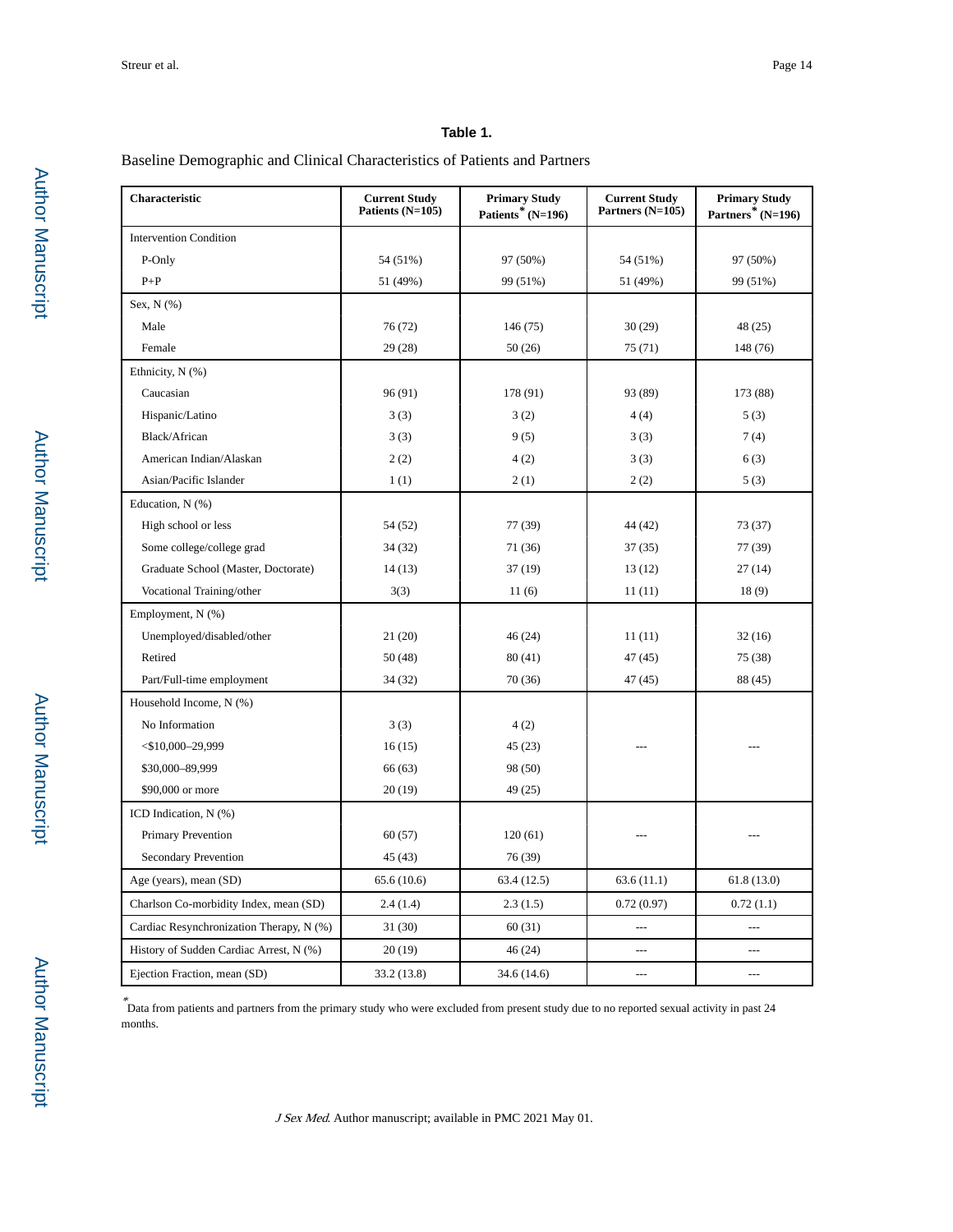#### **Table 2.**

GEE Repeated Measures: Change in Patient and Partner Sexual Concerns and Sexual Activity from Baseline to 12 Months

| a.b<br><b>SCI</b> Item                       | <b>Baseline</b> | 1 Month    | 3 Months   | 6 Months   | 12 Months  | p-value |
|----------------------------------------------|-----------------|------------|------------|------------|------------|---------|
| Patient                                      |                 |            |            |            |            |         |
| <b>Total Sex Concerns</b>                    | 6.48(4.03)      | 5.45(3.35) | 5.17(3.53) | 5.43(3.66) | 5.22(3.38) | 0.004   |
| Lack of interest                             | 1.58(1.24)      | 1.33(1.19) | 1.54(1.16) | 1.53(1.22) | 1.48(1.16) | 0.41    |
| Partner overprotective                       | 1.53(1.09)      | 1.28(1.06) | 1.13(1.05) | 1.22(1.03) | 1.15(1.06) | 0.004   |
| Fear ICD will fire during sex                | 0.95(1.15)      | 0.55(0.82) | 0.45(0.85) | 0.54(0.9)  | 0.47(0.8)  | < 0.001 |
| Fear cardiac arrest if ICD does not fire     | 0.88(1.07)      | 0.62(0.84) | 0.54(0.89) | 0.56(0.9)  | 0.6(0.82)  | 0.03    |
| Difficulty with erection $\int$ <sup>c</sup> | 1.68(1.22)      | 1.82(1.24) | 1.67(1.19) | 1.77(1.18) | 1.84(1.18) | 0.78    |
| No sexual activity past 2 months N $(\%)^d$  | 77 (73%)        | 48 (49%)   | 47 (46%)   | 45 (45%)   | 45 (46%)   | < 0.001 |
| Partner                                      |                 |            |            |            |            |         |
| <b>Total Sex Concerns</b>                    | 6.93(4.01)      | 5.27(3.53) | 4.9(3.8)   | 4.83(3.44) | 5.2(3.56)  | < 0.001 |
| Lack of interest                             | 1.32(1.19)      | 1.18(1.18) | 1.2(1.18)  | 1.13(1.14) | 1.27(1.14) | 0.78    |
| Partner overprotective                       | 1.84(1.02)      | 1.52(1.02) | 1.42(1.01) | 1.34(1)    | 1.38(1.03) | < 0.001 |
| Fear ICD will fire during sex                | 0.94(1.13)      | 0.51(0.87) | 0.51(0.91) | 0.41(0.77) | 0.44(0.75) | < 0.001 |
| Fear cardiac arrest if ICD does not fire     | 1.21(1.12)      | 0.75(0.96) | 0.61(0.99) | 0.62(0.88) | 0.66(0.89) | < 0.001 |
| Difficulty with erection $\int$ <sup>c</sup> | 1.72(1.3)       | 1.63(1.32) | 1.42(1.35) | 1.48(1.32) | 1.61(1.38) | 0.18    |
| No sexual activity past 2 months N $(\%)^d$  | 72 (69%)        | 57 (58%)   | 58 (56%)   | 54 (54%)   | 51 (52%)   | 0.03    |

<sup>a</sup>SCI: Sexual Concerns Inventory. SCI total score and individual item means reported.

 $b$  Other than sexual activity, values in cells are mean (SD), based on patient/partner ratings using scored response options, ranging from 0 = never to  $3 = frequency$ .

 $c^c$ The question about difficulty with erection varied by sex: females (heterosexual) were asked to rate their partner's level of difficulty with an erection, while males were asked to rate their own difficulty.

 $d_{\text{GEE}}$  p-value based on mean (SD).

Author Manuscript

**Author Manuscript**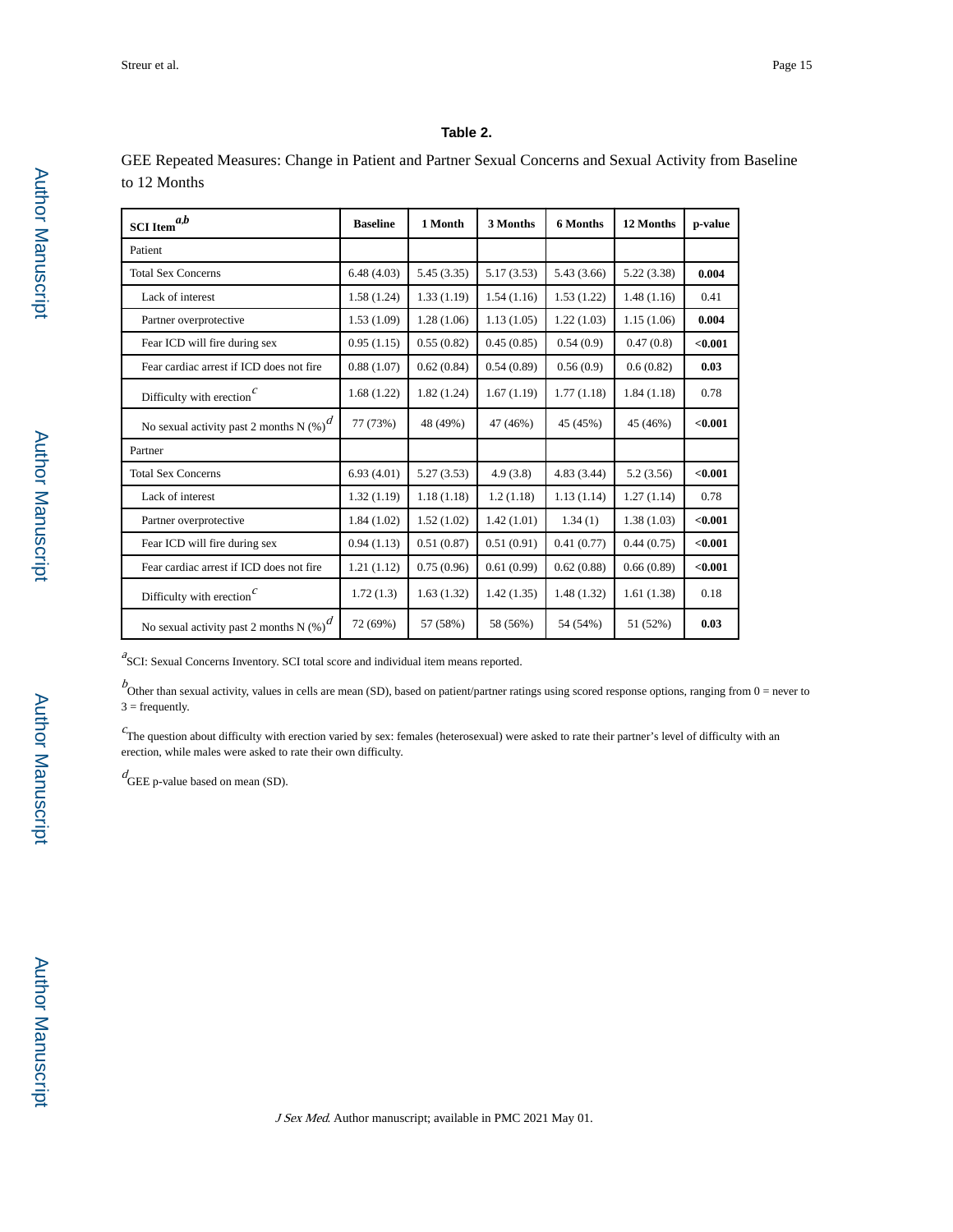# **Table 3.**

# Frequency of Patient and Partner Responses to Open-ended Sexual Concern Questions

| <b>Response Category</b>                                                                  | Baseline $\left({\rm N}\right)^a$ | 3–Months $(N)^d$ | 12-Months $(N)^d$ |  |
|-------------------------------------------------------------------------------------------|-----------------------------------|------------------|-------------------|--|
| <b>Patient</b>                                                                            |                                   |                  |                   |  |
| Concern about ICD malfunction or firing due to sex                                        | 6                                 |                  | 1                 |  |
| Pre-morbid history of limited sex activity                                                | 6                                 | 3                | $\overline{4}$    |  |
| Sexual dysfunction/erectile dysfunction                                                   | $\overline{4}$                    | $\overline{4}$   | 5                 |  |
| Concerns about cardiac medications effecting erectile dysfunction                         | 3                                 | 3                | $\mathbf{1}$      |  |
| Needs/wants information on sex with an ICD                                                | $\overline{c}$                    | $\overline{a}$   | 1                 |  |
| Fear of inducing cardiac symptoms during sex (dyspnea, tachycardia, etc.)                 | $\overline{2}$                    | $\overline{a}$   | $\mathbf{1}$      |  |
| Patient or partner physical health or medical problems interfere with sex activity        | $\mathbf{1}$                      | $\overline{4}$   | 1                 |  |
| Patient or partner lack of interest in sex                                                | $\overline{2}$                    | $\overline{2}$   | 1                 |  |
| Concerns about pressure on chest/ICD during sex                                           | $\mathbf{1}$                      | $\overline{a}$   | $\overline{a}$    |  |
| Have discussed sex concerns with physician and/or attempted treatment for sex<br>problems | 1                                 | $\mathbf{1}$     |                   |  |
| Relates changes in sex life to the aging process                                          | $\sim$                            | $\mathbf{1}$     | 1                 |  |
| Sex life unchanged since ICD                                                              | $\sim$                            | $\overline{a}$   | $\mathbf{1}$      |  |
| Partner                                                                                   |                                   |                  |                   |  |
| Concern about ICD malfunction or firing due to sex                                        | 5                                 | $\mathbf{1}$     | $\sim$            |  |
| Pre-morbid history of limited sex activity                                                | 8                                 | $\overline{4}$   | $\overline{2}$    |  |
| Sexual dysfunction/erectile dysfunction                                                   | 5                                 | 3                | 4                 |  |
| Needs/wants information on sex with an ICD                                                | $\overline{2}$                    |                  |                   |  |
| Fear of inducing cardiac symptoms in patient during sex (dyspnea, tachycardia, etc.)      | 1                                 | $\mathbf{1}$     |                   |  |
| Patient or partner physical health or medical problems interfere with sex activity        | 8                                 | $\overline{4}$   | 1                 |  |
| Patient or partner lack of interest in sex                                                | 1                                 | 3                | $\tau$            |  |
| Concerns about pressure on chest/ICD during sex                                           | $\overline{c}$                    |                  |                   |  |
| General concerns about patient's cardiac health                                           | 3                                 | ۵.               | $-$               |  |
| Believes sex will cause cardiac event in patient/safety concerns                          | 3                                 | ۵.               | $-$               |  |
| Adapted sex to overcome cardiac and other medical issues                                  | $\overline{2}$                    | $\overline{a}$   | $\overline{c}$    |  |
| Concern that patient will worry about sex with an ICD                                     | 1                                 | $\overline{a}$   | $\sim$            |  |
| Sex life improved recently                                                                |                                   | $\overline{a}$   | $\mathbf{1}$      |  |
| Sex life unchanged since ICD                                                              |                                   |                  | $\mathbf{1}$      |  |

<sup>a</sup>N represents the frequency of each sexual concern reported on the open-ended question on the Sexual Concerns Inventory. Some patients reported more than one concern, while other patients did not respond or responded "none" to this open-ended question.